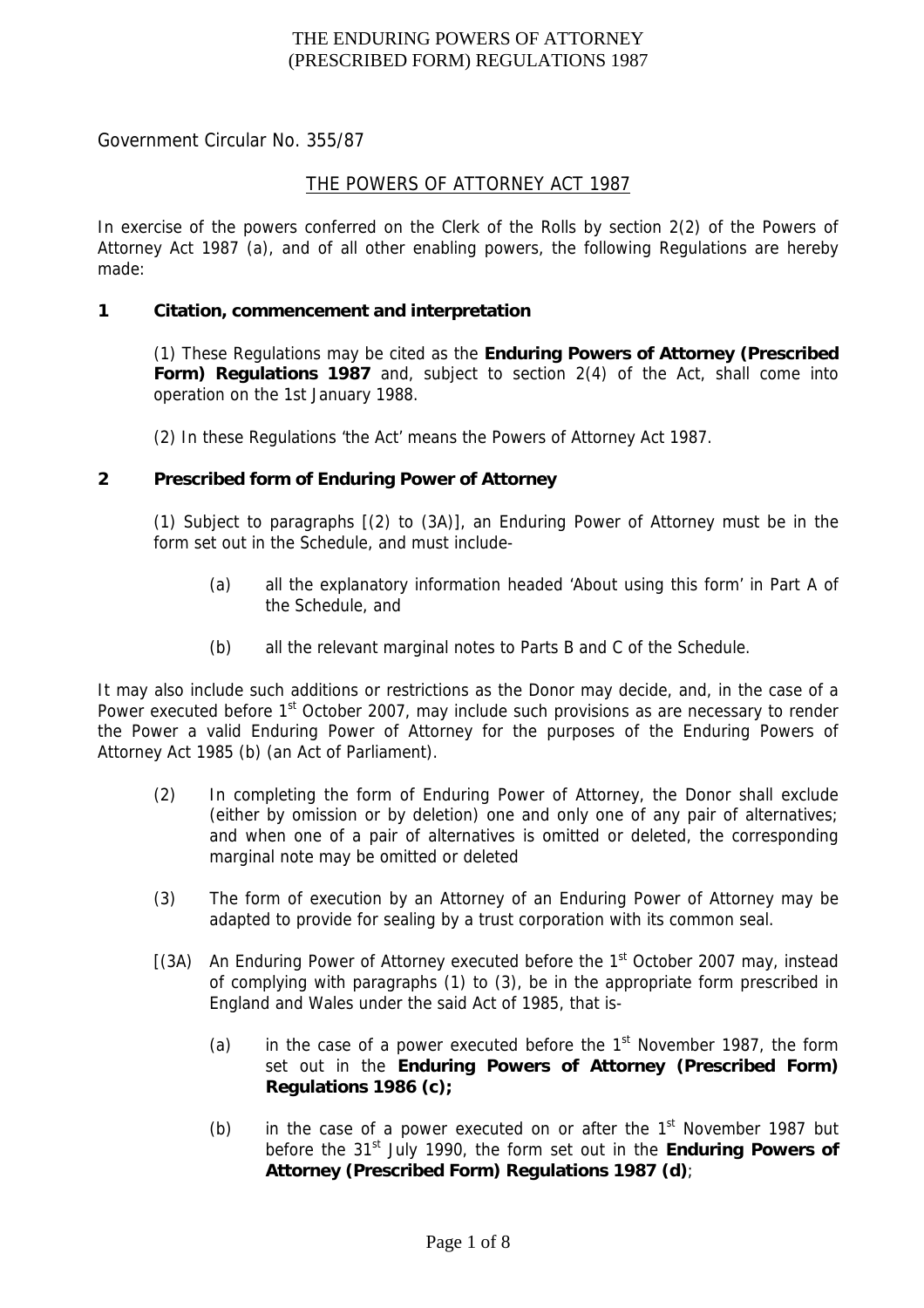- $(c)$  in the case of a power executed on or after the  $31<sup>st</sup>$  July 1990 but before the 5th December 2005, the form set out in the **Enduring Powers of Attorney (Prescribed Form) Regulations 1990 (e)**;
- (d) in the case of a power executed on or after the  $5<sup>th</sup>$  December 2005 but before the 1st October 2007, the form set out in the **Enduring Powers of Attorney (Prescribed Form) (Amendment) Regulations 2005**;

executed in accordance with, and incorporating all the explanatory information and relevant marginal notes required by, the regulations in question.]

- (4) Subject to paragraphs (1), (2) and (3), an Enduring Power of Attorney which seeks to exclude any provision of these Regulations is not a valid Enduring Power of Attorney.
- [**NOTE:** Regulation 2: paragraph (1) amended, and paragraph (3A) inserted by (SD 166/95). Regulation 2: paragraphs (1), (3A) and (3A)(c) amended and (3A)(d) inserted by (SD857/07)]

# **3. Execution**

The following rules shall apply to the execution of an instrument creating an Enduring Power of Attorney:

- (a) The instrument shall be executed by both the Donor and the Attorney, although not necessarily at the same time, in the presence of a witness, but not necessarily the same witness, who shall give his full name and address.
- (b) The Donor and an Attorney shall not witness the signature of each other nor one Attorney the signature of another.
- (c) Where more than one Attorney is appointed and they are to act jointly and severally, then at least one of the Attorneys so appointed must execute the instrument for it to take effect as an Enduring Power of Attorney, but only those Attorneys who have executed the instrument shall be able to act under the Enduring Power of Attorney in the event of the Donor's mental incapacity or of the registration of the power, whichever first occurs.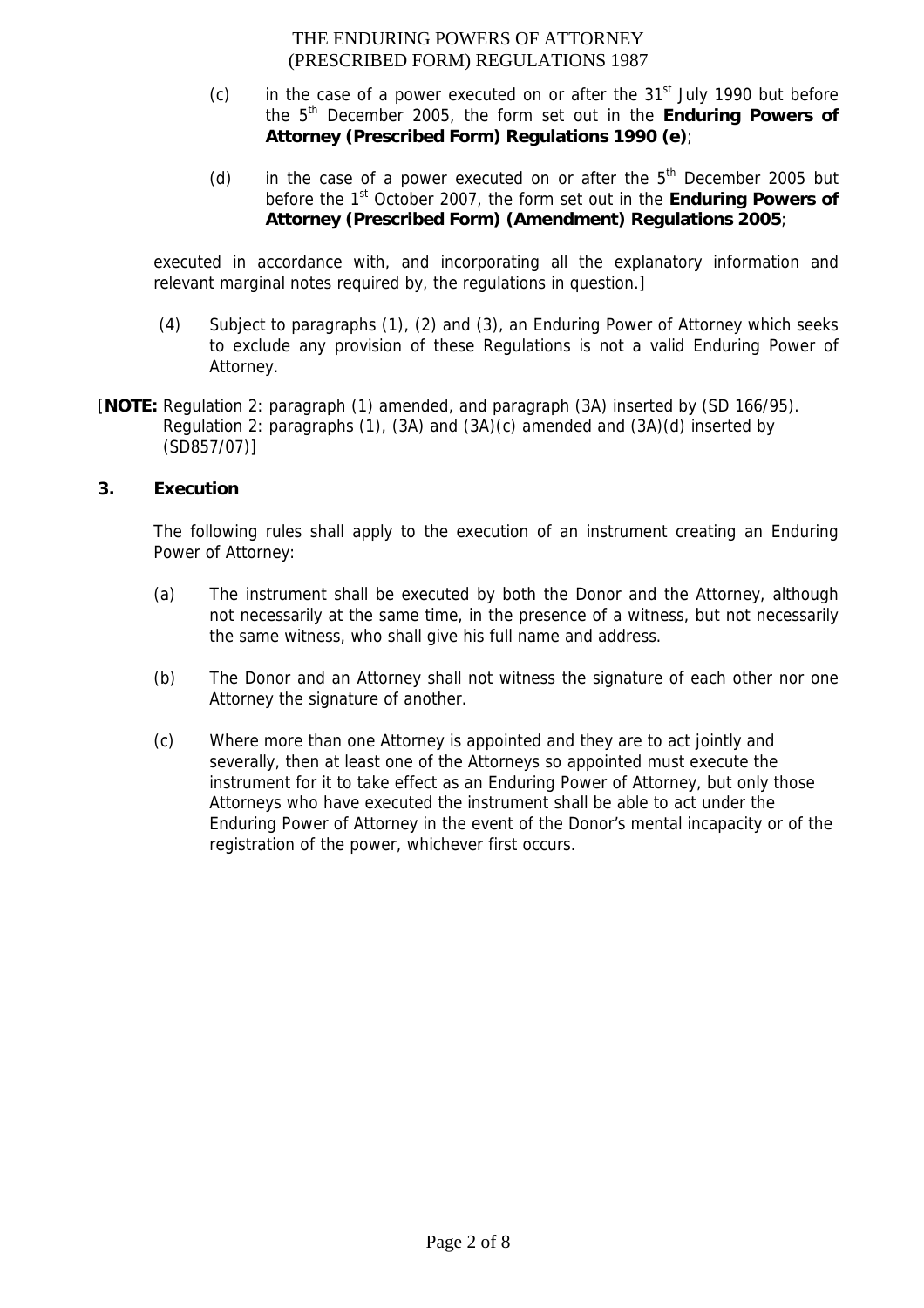#### **SCHEDULE**

## **Part A: About using this form**

1. You may choose one attorney or more than one. If you choose more than one, you must decide whether they are to be able to act-

**Jointly** (that is, they must all act together and cannot act separately); or

**Jointly and severally** (that is, they can all act together but that can also act separately, if they wish).

On the form, at the place marked **1**, show what you have decided by crossing out one of the alternatives.

2. If you give your Attorney(s) general power in relation to all your property and affairs, it means that they will be able to deal with your money or property and may be able to sell your house.

3. If you do not want your Attorney(s) to have such wide powers, you can include any restrictions you like. For example, you can include a restriction that your Attorney(s) must not act on your behalf until they have reason to believe that you are becoming mentally incapable: or a restriction that your Attorney(s) may not sell your house. Any restrictions you choose must be written or typed on the form in the place marked **3**.

4. Unless you put in a restriction preventing it, your Attorney(s) will be able to use any of your money or property to benefit themselves or other people by doing what you yourself might be expected to do to provide for their needs. Your Attorney(s) will also be able to use your money to make gifts, but only for reasonable amounts in relation to the value of your money and property.

5. Your Attorney(s) can recover the out-of-pocket expenses of acting as your Attorney(s). If your Attorney(s) are professional people, for example advocates or accountants, they may be able to charge for their professional services as well.

6. If your Attorney(s) have reason in the future to believe that you have become or are becoming mentally incapable of managing your affairs, your Attorney(s) will have to apply to the General Registry for the registration of the Power.

7. Before applying to the General Registry for registration of this Power, your Attorney(s) must give written notice that that is what they are going to do, to you and your nearest relatives as defined in the Powers of Attorney Act 1987. You or your relatives will be able to object if you or they disagree with registration.

8. This is a simplified explanation of what the Powers of Attorney Act 1987 and the Rules and Regulations say. If you need more guidance, you or your advisers will need to look at the Act itself and the Rules and Regulations. The Rules are the Mental Health (Powers of Attorney) Rules 1987 (GC 354/87). The Regulations are the Enduring Powers of Attorney (Prescribed Form) Regulations 1987 (GC355/87).

9. Note to Attorney(s): After the power has been registered the Attorney(s) should notify the General Registry if the donor dies or recovers.

You can cancel this power at any time before it has to be registered.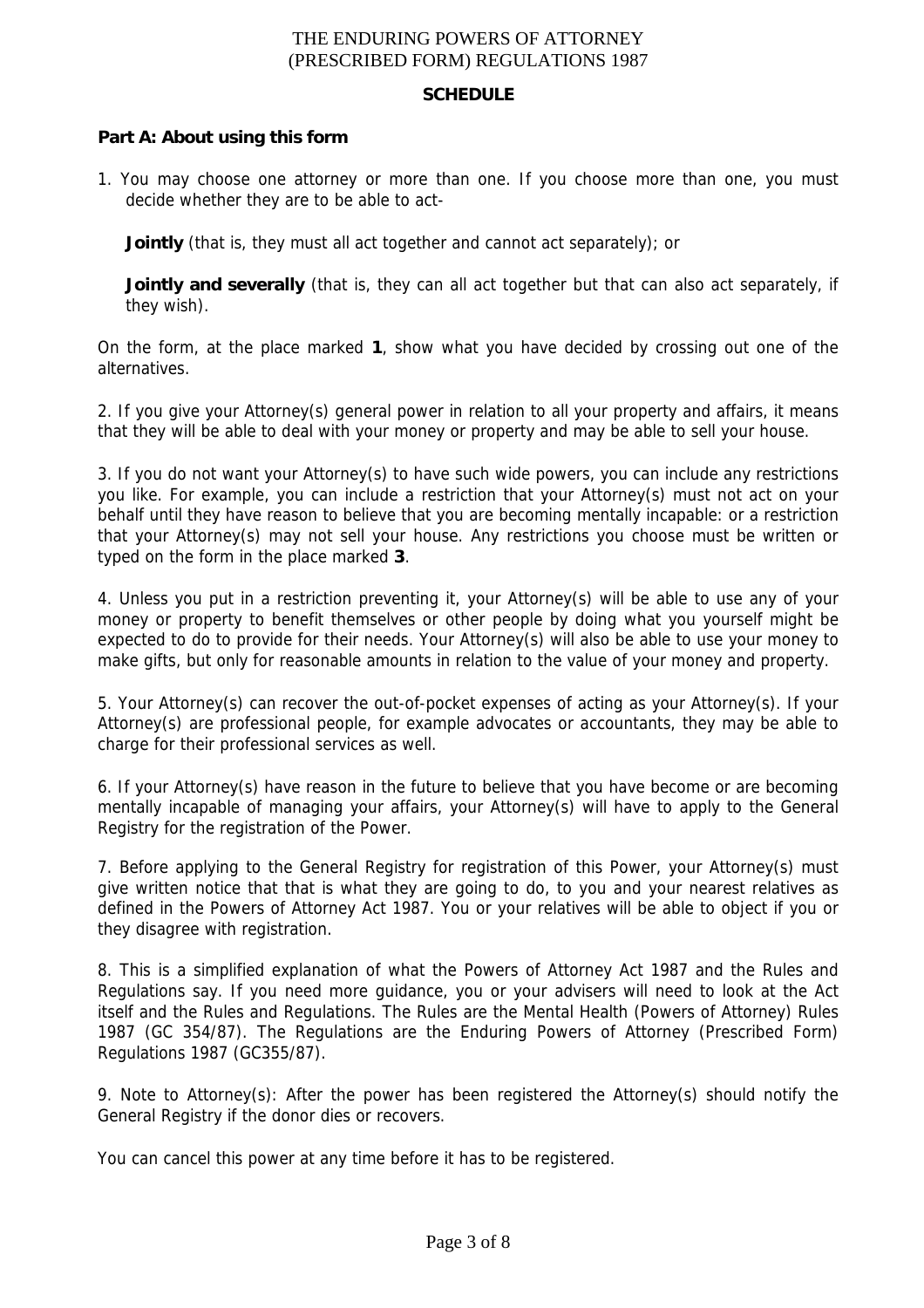# **Part B: To be completed by the 'Donor' (the person appointing the Attorney(s))**

# **Do not sign this form unless you understand what it means.**

| Please read the notes in this margin                              |         |                         |
|-------------------------------------------------------------------|---------|-------------------------|
| Donor's name                                                      | ı       |                         |
|                                                                   |         |                         |
|                                                                   |         |                         |
| Donor's address                                                   | of      |                         |
|                                                                   |         |                         |
|                                                                   |         |                         |
|                                                                   |         |                         |
| Donor's date of birth                                             | born on |                         |
|                                                                   |         |                         |
|                                                                   | appoint |                         |
| Attorney(s) name(s) and address(es)                               |         |                         |
|                                                                   |         |                         |
|                                                                   | of      |                         |
|                                                                   |         |                         |
|                                                                   |         |                         |
| See note 1 on part A of this form. If                             | *[and   |                         |
| you are appointing only one attorney                              |         |                         |
| should cross out everything<br>you<br>between the square brackets |         |                         |
|                                                                   |         |                         |
|                                                                   | of      |                         |
|                                                                   |         |                         |
|                                                                   |         |                         |
|                                                                   | and     |                         |
|                                                                   |         |                         |
|                                                                   |         |                         |
|                                                                   | of      |                         |
|                                                                   |         |                         |
|                                                                   |         |                         |
|                                                                   |         |                         |
|                                                                   | and     |                         |
|                                                                   |         |                         |
|                                                                   |         |                         |
|                                                                   | of      |                         |
|                                                                   |         |                         |
|                                                                   |         |                         |
|                                                                   | 1       | *jointly                |
|                                                                   |         |                         |
|                                                                   |         | *jointly and severally] |
|                                                                   |         | [0.1]<br>$+ h$<br>$+h$  |

to be my Attorney(s) for the purpose of the Powers of Attorney Act 1987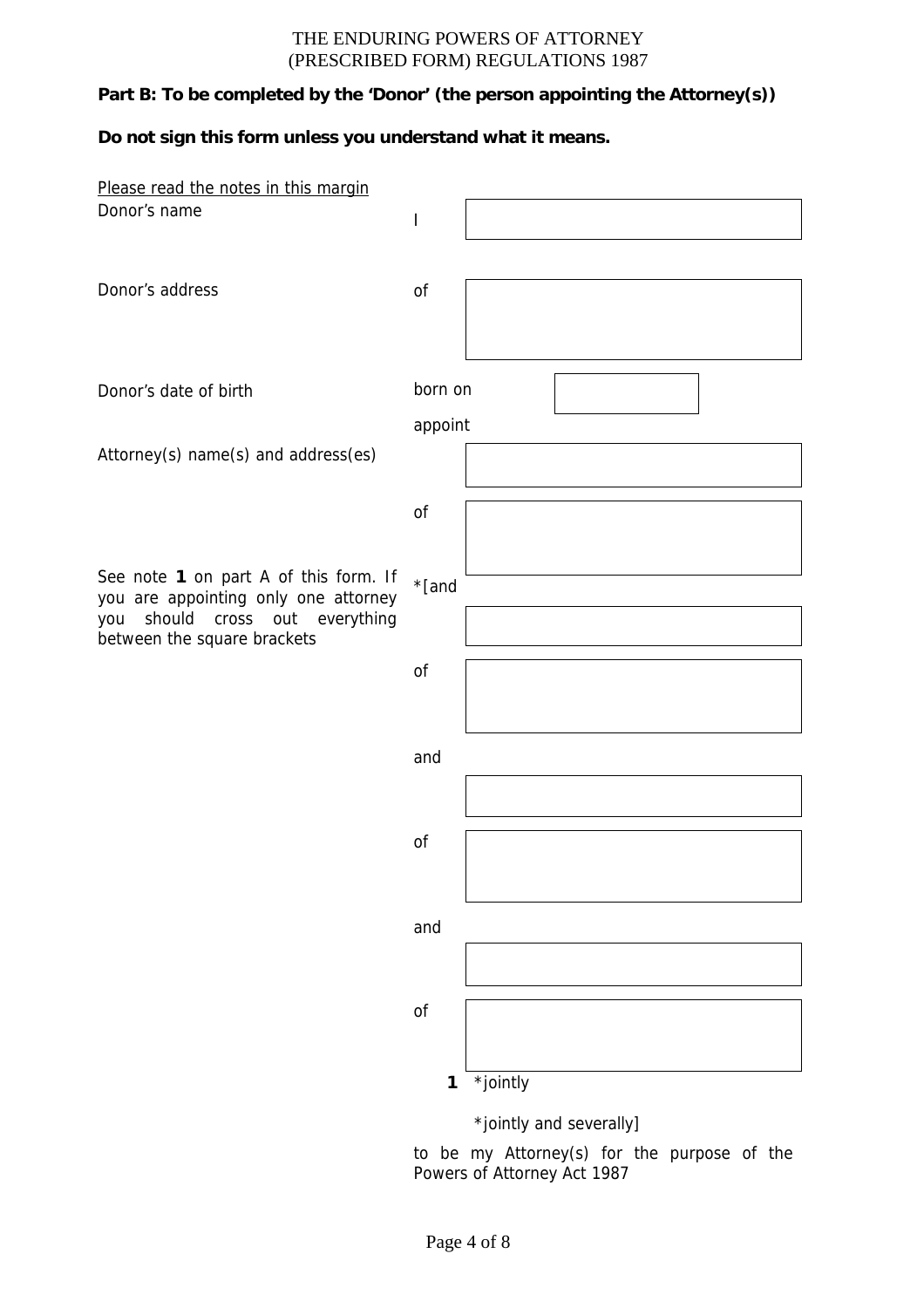Cross out the one which does not apply (see note **2** on part A of this form)

If you do not want the attorney(s) to have general power, you must give details here of what authority you are giving the attorney.

- **2** \* with general authority to act on my behalf
	- \* with authority to do the following on my behalf:

In relation to

Cross out the one which does not apply \*all my property and affairs

| *the following property and affairs: |  |  |
|--------------------------------------|--|--|

\*subject to the following restrictions and conditions:

**<sup>3</sup>** If there are restrictions or conditions, insert them here; if not, cross out these words (see note **3** part A of this form)

# **I intend that this power shall continue even if I become mentally incapable**

I have read or have had read to me the notes in Part A which are part of, and explain, this form.

Signed and delivered by me

Your signature

Date on the only on the only on the only on the only on the only on the only on the only on the only on the only on the only on the only on the only only on the only only only on the only only only only on the only only on

Someone must witness your signature In the presence of:

Signature of witness

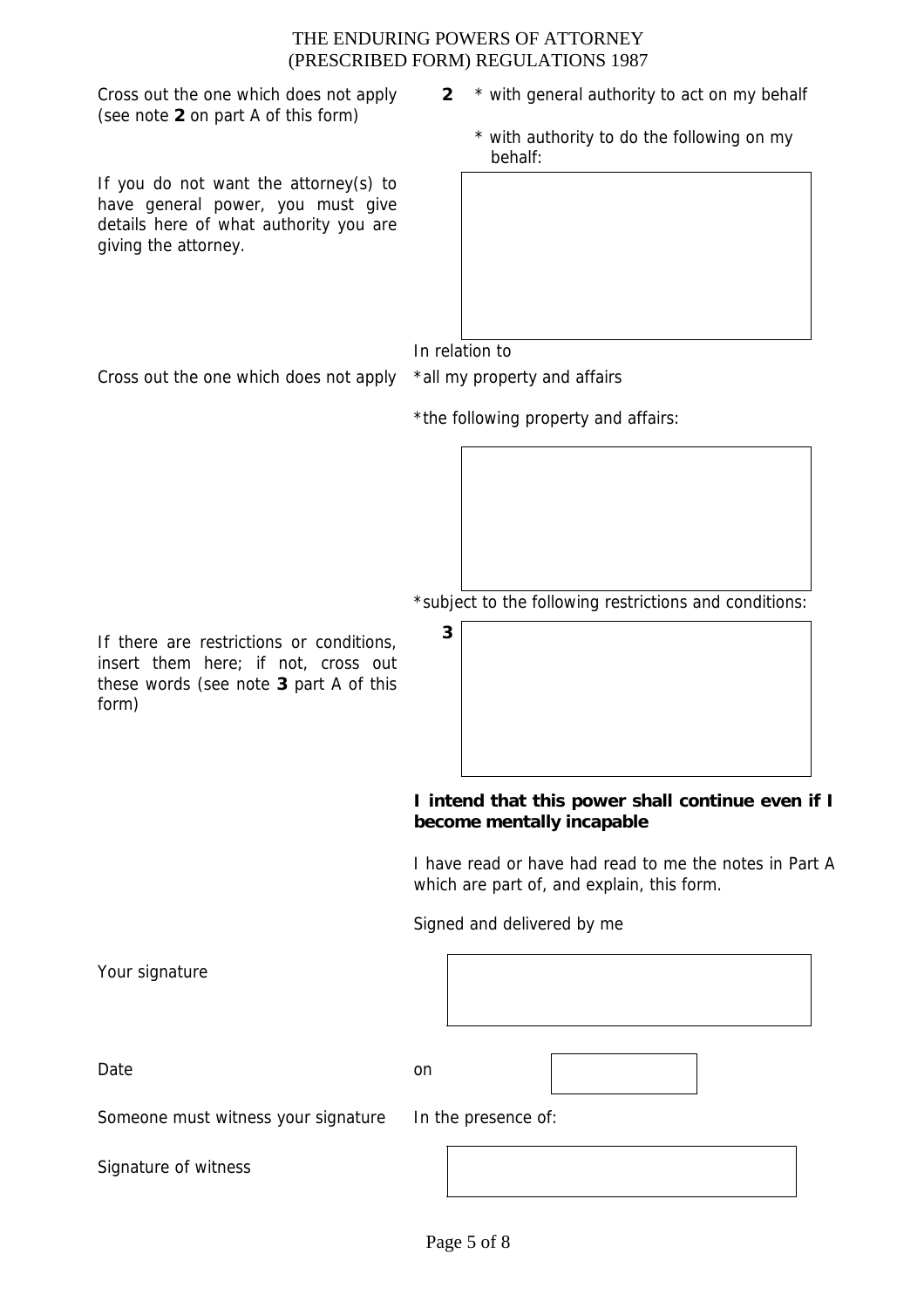Your attorney(s) cannot be your Full name of witness witness. If you are married it is not advisable for your husband or wife to be your witness

Address of witness

| ccounivi iu cco iuu |  |  |
|---------------------|--|--|
|                     |  |  |
|                     |  |  |
|                     |  |  |
|                     |  |  |
|                     |  |  |
|                     |  |  |
|                     |  |  |
|                     |  |  |
|                     |  |  |
|                     |  |  |

# **Part C: To be completed by the attorney(s)**

NOTE: This form may be adapted to provide for sealing by a corporation with its common seal.

# **If there are more than two attorneys attach an additional Part C.**

| Don't sign this form before the donor has<br>signed Part B                                         | I understand that I have a duty to apply to the<br>General Registry for the registration of this form under<br>The Powers of Attorney Act 1987 when the Donor is<br>becoming or has become mentally incapable |
|----------------------------------------------------------------------------------------------------|---------------------------------------------------------------------------------------------------------------------------------------------------------------------------------------------------------------|
|                                                                                                    | I also understand my limited power to use the Donor's<br>property to benefit persons other than the Donor.                                                                                                    |
|                                                                                                    | I am not a minor.                                                                                                                                                                                             |
|                                                                                                    | Signed and delivered by me                                                                                                                                                                                    |
| Signature of attorney                                                                              |                                                                                                                                                                                                               |
| Date                                                                                               | on                                                                                                                                                                                                            |
| Each attorney must sign the form and<br>each signature must be witnessed<br>Full name of witness   | In the presence of                                                                                                                                                                                            |
| Address of witness                                                                                 |                                                                                                                                                                                                               |
| The Donor may not be the witness and<br>one Attorney may not witness the<br>signature of the other |                                                                                                                                                                                                               |